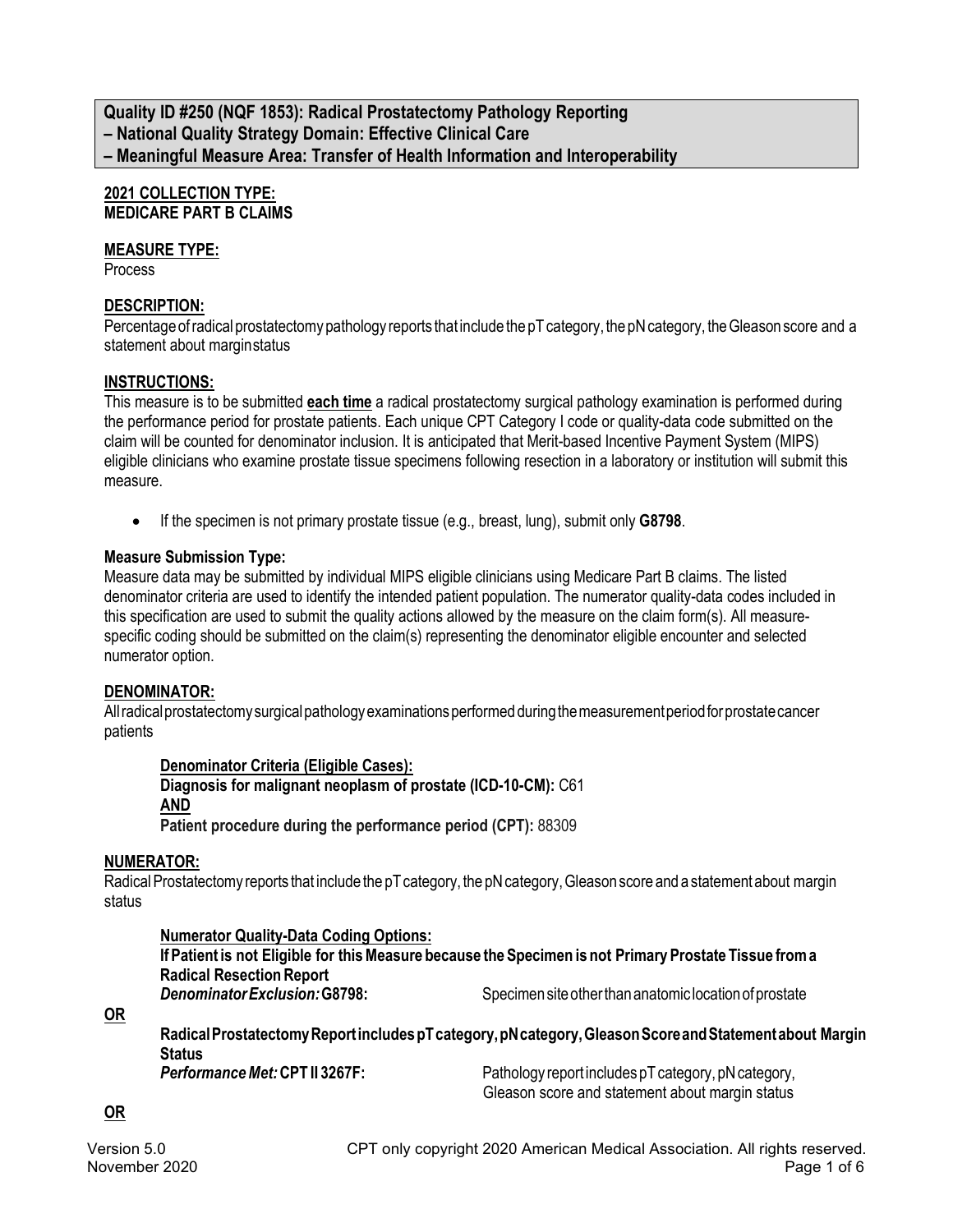### **pTcategory,pNcategory,GleasonScoreandStatementaboutMarginStatusnotDocumentedfor Medical Reasons**

Append a modifier (1P) to Category II code 3267F to submit documented circumstances that appropriately exclude patients from the denominator.<br>**Denominator Exception: 3267F with 1P:** 

 $Documentation of medical reason(s) for not including pT$ category, pN category, Gleason score and statement about margin status in the pathology report (e.g., specimenoriginatedfromothermalignantneoplasms, transurethralresectionsoftheprostate(TURP),or secondary site prostatic carcinomas)

### **OR**

**pTcategory,pNcategory,GleasonScoreandStatementaboutMarginStatusnotDocumented,Reason not Otherwise Specified**

Append a submitting modifier (8P) to CPT Category II code 3267F to submit circumstances when the action described in the numerator is not performed and the reason is not otherwise specified.

**Performance Not Met: 3267F** with 8P: pTcategory, pN category, Gleason score and statement about margin status were not documented in pathology report, reason not otherwise specified

# **RATIONALE:**

Therapeutic decisions for prostate cancermanagement are stage driven and cannot bemadewithout a complete set of pathology descriptors. Incomplete pathology reports for prostate cancer may result in misclassification of patients, rework anddelays,andsuboptimalmanagement.TheCollegeofAmericanPathologistsCancerCommitteehas produced an evidencebased protocol/checklist of essential pathologic parameters that are recommended to be included in prostate cancer resection pathology reports. Conformance of pathology reports with the CAP checklist is a requirement for Cancer Center certification by the ACS.

Theprotocolrecommends the useoftheTNMStagingSystemforcarcinomaof the prostateoftheAmericanJoint Committeeon Cancer(AJCC)and the InternationalUnionAgainstCancer(UICC) (AJCC, 2017). Theradicalprostatectomy checklist also includes extraprostatic extension.

In a studyofcancerrecurrencefollowingradicalprostatectomy,itwasnotedthat"Therelativelyhighproportionof patientswho have biopsy-proven local recurrence who have organ-confined disease is probably inaccurate and, in large part, reflects under sampling and under recognition of extraprostatic extension" (Ripple et al 2000, Mod Path).

TheCAP Q probesdata(2006)indicatethat11.6%ofprostatepathologyreportshadmissingelements.Extentof invasion (pTNM) was most frequently missing (52.1% of the reports missing elements), and extraprostatic extension was the second most frequently missing (41.7% of the reports missing elements). Margin status was missing in 8.3% of reports.

A sampling from prostate cancer cases in 2000 through 2001 from the College of Surgeons National Cancer Data Base found only 48.2% of surgical pathology reports for prostate cancer documented pathologic stage similar to the more recent data from the CAP Q probes study. The NCDB data showed the Gleason score was present 86.3% of the time, slightly less than the 100% compliance found in the CAP Q probes study and thatmargin status was present in 84.9% of reports.

# **CLINICAL RECOMMENDATION STATEMENTS:**

Patient management and treatment guidelines promote an organized approach to providing quality care. The (American College of Surgeons Committee on Cancer) CoC requires that 90% of pathology reports that include a cancer diagnosis containthescientificallyvalidateddataelementsoutlinedin the surgicalcasesummarychecklistof the Collegeof American Pathologists (CAP) publication Reporting on Cancer Specimens. The College regards the reporting elements in the "Surgical Pathology Cancer Case Summary (Checklist)" portion of the protocols as essential elements of the pathology report. However, the manner in which these elements are reported is at the discretion of each specific pathologist, taking into account clinician preferences, institutional policies, and individual practice.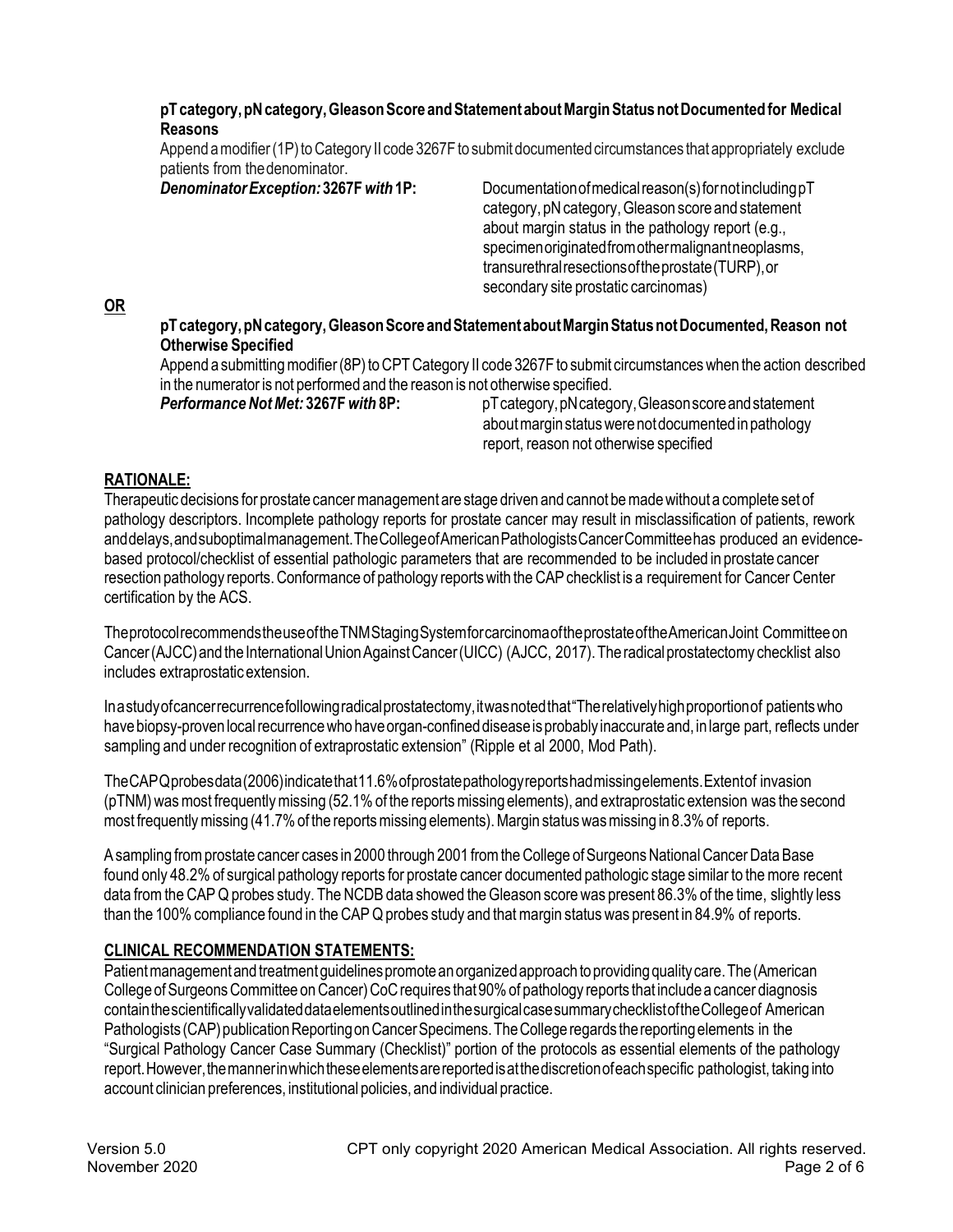Pathologic staging is usually performed after surgical resection of the primary tumor. Pathologic staging depends on pathologic documentation of the anatomic extent of disease, whether or not the primary tumor has been completely removed.

CAP August 2019 Protocol for the Examination of Specimens [From Patients With Carcinoma of the Prostate Gland](https://documents.cap.org/protocols/cp-malegenital-prostate-radicalprostatectomy-19-4041.pdf)

## **COPYRIGHT: THE MEASURES AND SPECIFICATIONS ARE PROVIDED "AS IS" WITHOUT WARRANTY OF ANY KIND.**

© 2007 and © 2020 College of American Pathologists. All Rights Reserved.

Limited proprietary coding is contained in the Measure specifications for convenience. Users of the proprietary code sets should obtain all necessary licenses from the owners of these code sets. The College of American Pathologists disclaims all liability for use or accuracy of any Current Procedural Terminology (CPT®) or other coding contained in the specifications.

CPT® contained in the Measures specifications is copyright 2004-2020 American Medical Association. ICD-10 is copyright 2020 World Health Organization. All rights reserved.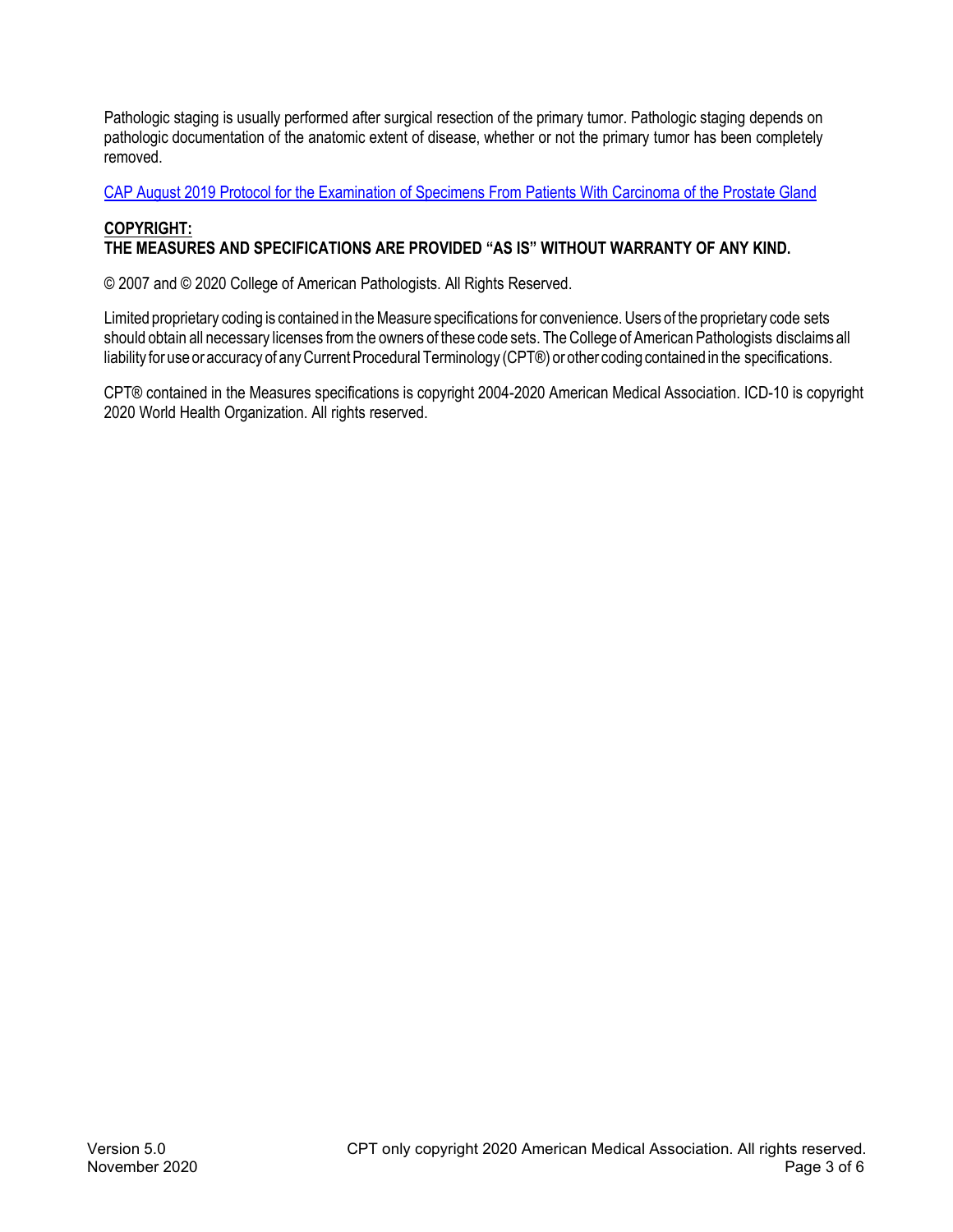#### **2021 Medicare Part B Claims Flow for Quality ID #250 (NQF 1853): Radical Prostatectomy Pathology Reporting**

Disclaimer: Refer to the measure specification for specific coding and instructions to submit this measure.



CPT only copyright 2020 American Medical Association. All rights reserved.<br>The measure diagrams were developed by CMS as a supplemental resource to be<br>used in conjunction with the measure specifications. They should not b as a substitution for the measure specification.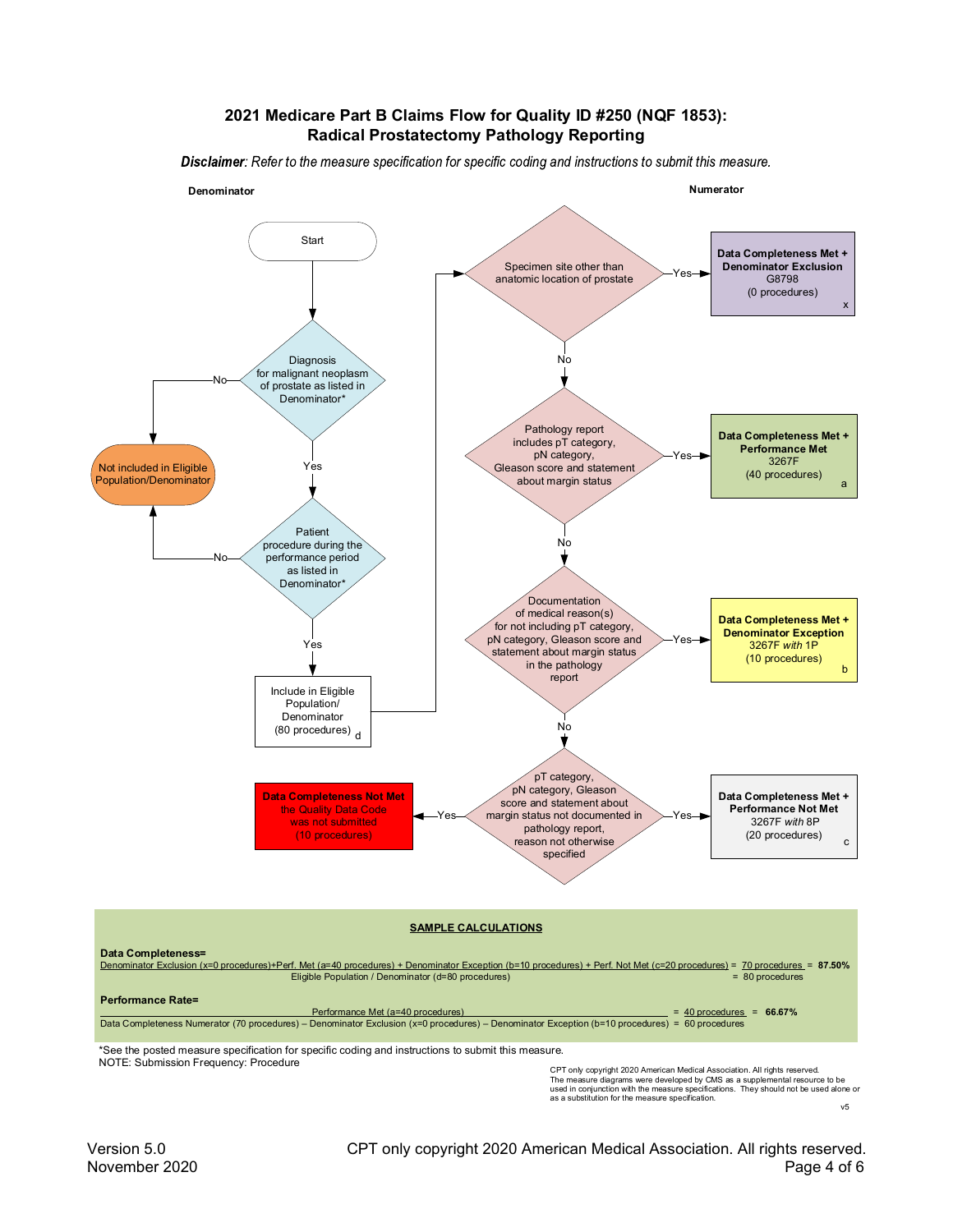# **2021 Medicare Part B Claims Flow Narrative for Quality ID #250 (NQF 1853): Radical Prostatectomy Pathology Reporting**

*Disclaimer: Refer to the measure specification for specific coding and instructions to submit this measure.*

- 1. Start with Denominator
- 2. Check *Diagnosis for malignant neoplasm of prostate as listed in Denominator\**:
	- a. If *Diagnosis for malignant neoplasm of prostate as listed in Denominator\** equals No, do not include in *Eligible Population/Denominator*. Stop processing.
	- b. If *Diagnosis for malignant neoplasm of prostate as listed in Denominator\** equals Yes, proceed to check *Patient procedure during the performance period as listed in Denominator\**.
- 3. Check *Patient procedure during the performance period as listed in Denominator\**:
	- a. If *Patient procedure during the performance period as listed in Denominator\** equals No, do not include in *Eligible Population/Denominator*. Stop processing.
	- b. If *Patient procedure during the performance period as listed in Denominator\** equals Yes, include in *Eligible Population/Denominator*.
- 4. Denominator Population:
	- Denominator Population is all Eligible Procedures in the Denominator. Denominator is represented as Denominator in the Sample Calculation listed at the end of this document. Letter d equals 80 procedures in the Sample Calculation.
- 5. Start Numerator
- 6. Check *Specimen site other than anatomic location of prostate*:
	- a. If *Specimen site other than anatomic location of prostate* equals Yes, include in *Data Completeness Met and Denominator Exclusion*.
		- *Data Completeness Met and Denominator Exclusion* letter is represented in the Data Completeness and Performance Rate in the Sample Calculation listed at the end of this document. Letter x equals 0 procedures in the Sample Calculation.
	- b. If *Specimen site other than anatomic location of prostate* equals No, proceed to check *Pathology report includes pT category, pN category, Gleason score and statement about margin status*.
- 7. Check *Pathology report includes pT category, pN category, Gleason score and statement about margin status*:
	- a. If *Pathology report includes pT category, pN category, Gleason score and statement about margin status* equals Yes, include in *Data Completeness Met and Performance Met*.
		- *Data Completeness Met and Performance Met* letter is represented in the Data Completeness and Performance Rate in the Sample Calculation listed at the end of this document. Letter a equals 40 procedures in Sample Calculation.
	- b. If *Pathology report includes pT category, pN category, Gleason score and statement about margin status* equals No, proceed to check *Documentation of medical reason(s) for not including pT category, pN category, Gleason score and statement about margin status in the pathology report*.